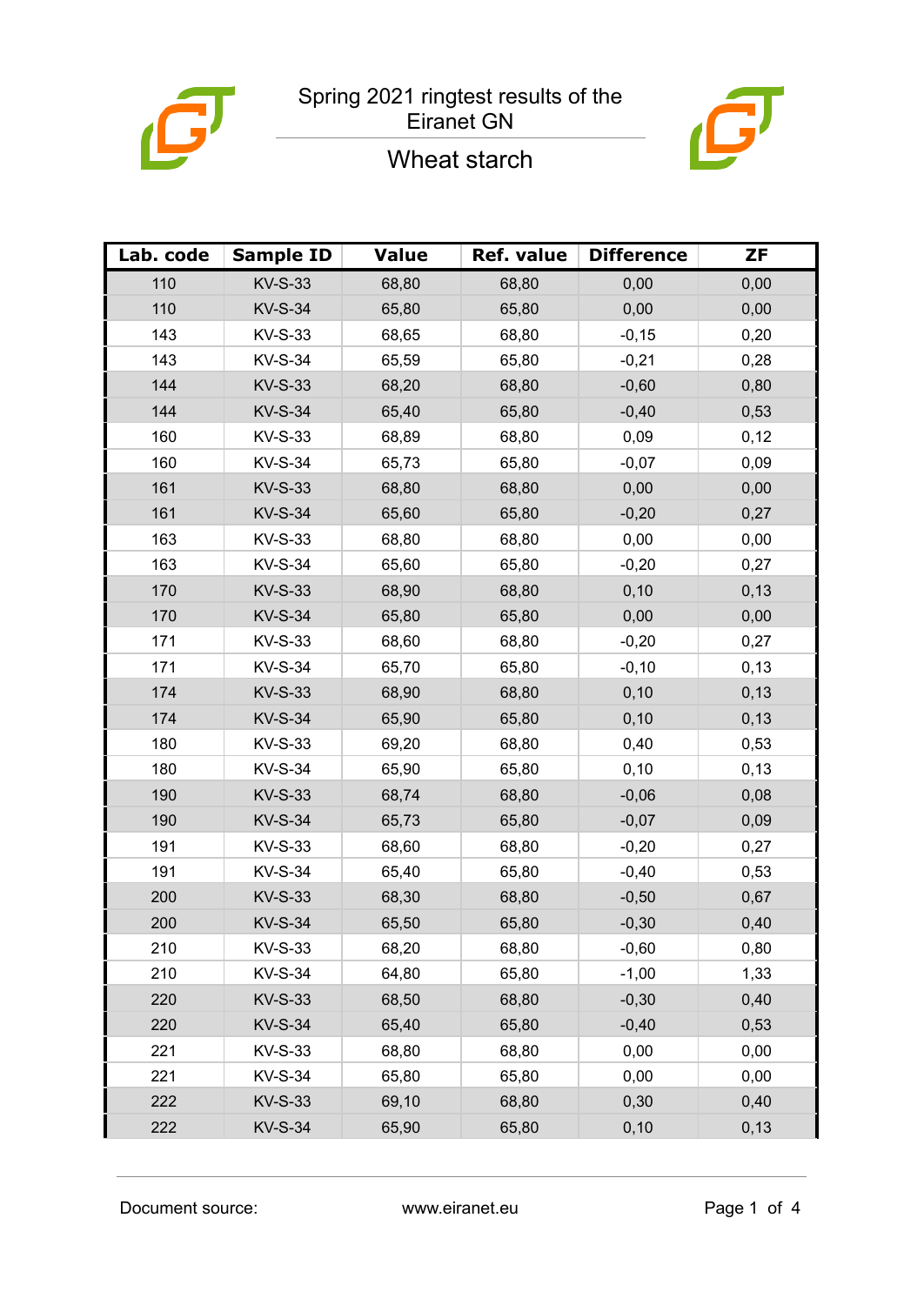

### Spring 2021 ringtest results of the Eiranet GN

## Wheat starch



| 230 | KV-S-33        | 68,50 | 68,80 | $-0,30$  | 0,40  |
|-----|----------------|-------|-------|----------|-------|
| 230 | <b>KV-S-34</b> | 65,50 | 65,80 | $-0,30$  | 0,40  |
| 255 | <b>KV-S-33</b> | 69,20 | 68,80 | 0,40     | 0,53  |
| 255 | <b>KV-S-34</b> | 66,30 | 65,80 | 0,50     | 0,67  |
| 261 | KV-S-33        | 68,17 | 68,80 | $-0,63$  | 0,84  |
| 261 | <b>KV-S-34</b> | 65,28 | 65,80 | $-0,52$  | 0,69  |
| 270 | <b>KV-S-33</b> | 68,50 | 68,80 | $-0,30$  | 0,40  |
| 270 | <b>KV-S-34</b> | 65,60 | 65,80 | $-0,20$  | 0,27  |
| 271 | KV-S-33        | 68,70 | 68,80 | $-0,10$  | 0, 13 |
| 271 | <b>KV-S-34</b> | 65,80 | 65,80 | 0,00     | 0,00  |
| 272 | <b>KV-S-33</b> | 68,70 | 68,80 | $-0,10$  | 0,13  |
| 272 | <b>KV-S-34</b> | 65,40 | 65,80 | $-0,40$  | 0,53  |
| 274 | KV-S-33        | 68,45 | 68,80 | $-0,35$  | 0,47  |
| 274 | <b>KV-S-34</b> | 65,41 | 65,80 | $-0,39$  | 0,52  |
| 280 | <b>KV-S-33</b> | 68,70 | 68,80 | $-0,10$  | 0,13  |
| 280 | <b>KV-S-34</b> | 66,10 | 65,80 | 0,30     | 0,40  |
| 282 | KV-S-33        | 69,20 | 68,80 | 0,40     | 0,53  |
| 282 | <b>KV-S-34</b> | 66,20 | 65,80 | 0,40     | 0,53  |
| 283 | <b>KV-S-33</b> | 68,40 | 68,80 | $-0,40$  | 0,53  |
| 283 | <b>KV-S-34</b> | 65,40 | 65,80 | $-0,40$  | 0,53  |
| 284 | KV-S-33        | 69,20 | 68,80 | 0,40     | 0,53  |
| 284 | <b>KV-S-34</b> | 66,2  | 65,80 | 0,40     | 0,53  |
| 290 | <b>KV-S-33</b> | 68,60 | 68,80 | $-0,20$  | 0,27  |
| 290 | <b>KV-S-34</b> | 65,80 | 65,80 | 0,00     | 0,00  |
| 291 | KV-S-33        | 68,80 | 68,80 | 0,00     | 0,00  |
| 291 | <b>KV-S-34</b> | 65,80 | 65,80 | 0,00     | 0,00  |
| 293 | <b>KV-S-33</b> | 68,70 | 68,80 | $-0, 10$ | 0,13  |
| 293 | <b>KV-S-34</b> | 65,70 | 65,80 | $-0,10$  | 0,13  |
| 300 | <b>KV-S-33</b> | 68,20 | 68,80 | $-0,60$  | 0,80  |
| 300 | <b>KV-S-34</b> | 64,90 | 65,80 | $-0,90$  | 1,20  |
| 322 | <b>KV-S-33</b> | 68,10 | 68,80 | $-0,70$  | 0,93  |
| 322 | <b>KV-S-34</b> | 66,30 | 65,80 | 0,50     | 0,67  |
| 330 | KV-S-33        | 69,20 | 68,80 | 0,40     | 0,53  |
| 330 | <b>KV-S-34</b> | 66,00 | 65,80 | 0,20     | 0,27  |
| 331 | <b>KV-S-33</b> | 68,80 | 68,80 | 0,00     | 0,00  |
| 331 | <b>KV-S-34</b> | 65,50 | 65,80 | $-0,30$  | 0,40  |
|     |                |       |       |          |       |

Document source: www.eiranet.eu Page 2 of 4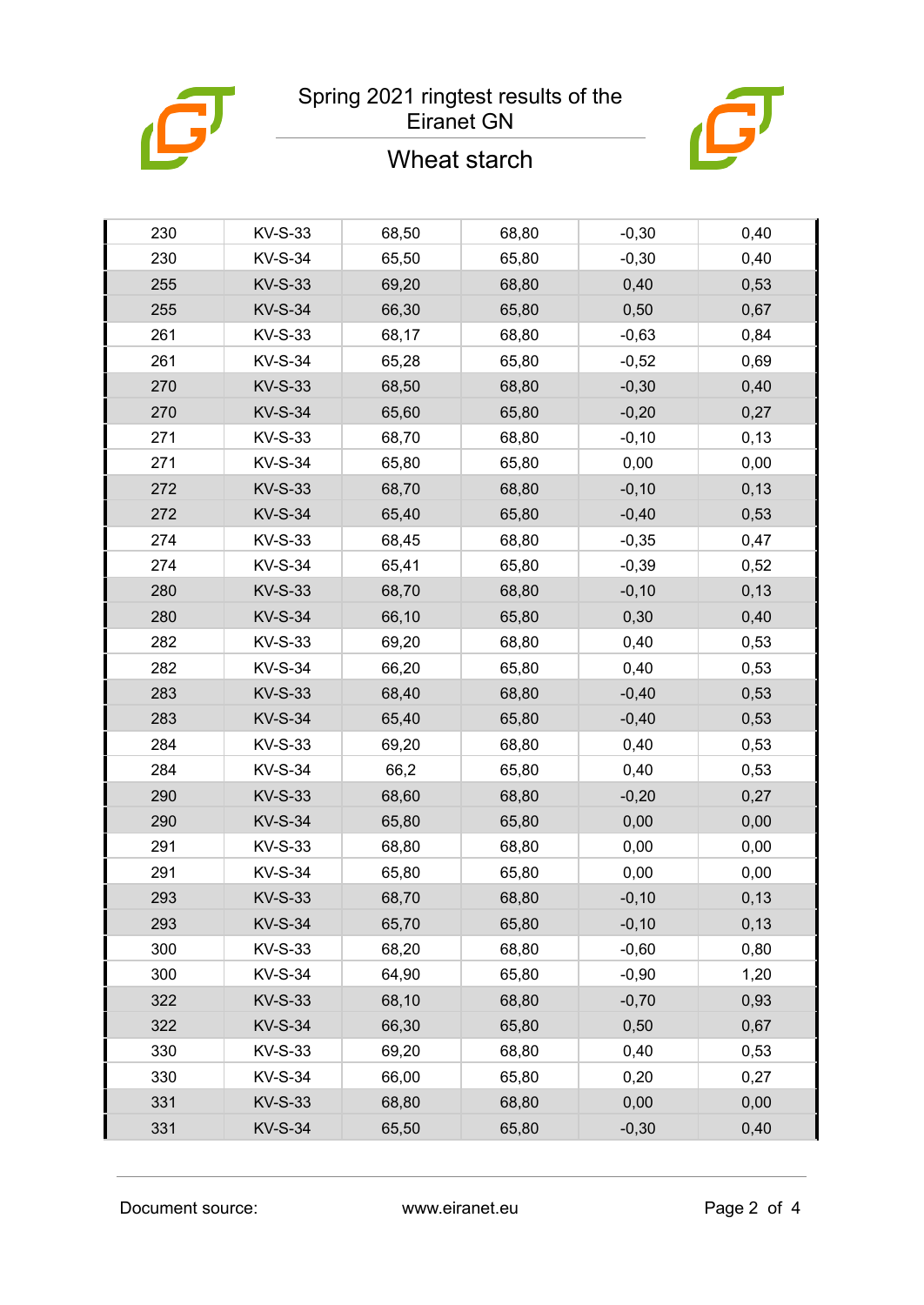

### Spring 2021 ringtest results of the Eiranet GN

### Wheat starch



| 340 | KV-S-33        | 69,06 | 68,80 | 0,26     | 0,35  |
|-----|----------------|-------|-------|----------|-------|
| 340 | <b>KV-S-34</b> | 66,07 | 65,80 | 0,27     | 0,36  |
| 360 | <b>KV-S-33</b> | 68,30 | 68,80 | $-0,50$  | 0,67  |
| 360 | <b>KV-S-34</b> | 65,10 | 65,80 | $-0,70$  | 0,93  |
| 382 | KV-S-33        | 68,60 | 68,80 | $-0,20$  | 0,27  |
| 382 | <b>KV-S-34</b> | 65,70 | 65,80 | $-0,10$  | 0,13  |
| 390 | <b>KV-S-33</b> | 69,14 | 68,80 | 0,34     | 0,45  |
| 390 | <b>KV-S-34</b> | 66,00 | 65,80 | 0,20     | 0,27  |
| 430 | <b>KV-S-33</b> | 68,29 | 68,80 | $-0,51$  | 0,68  |
| 430 | <b>KV-S-34</b> | 65,47 | 65,80 | $-0,33$  | 0,44  |
| 440 | <b>KV-S-33</b> | 67,90 | 68,80 | $-0,90$  | 1,20  |
| 440 | <b>KV-S-34</b> | 65,30 | 65,80 | $-0,50$  | 0,67  |
| 450 | KV-S-33        | 68,64 | 68,80 | $-0,16$  | 0,21  |
| 450 | <b>KV-S-34</b> | 65,48 | 65,80 | $-0,32$  | 0,43  |
| 480 | <b>KV-S-33</b> | 68,60 | 68,80 | $-0,20$  | 0,27  |
| 480 | <b>KV-S-34</b> | 65,30 | 65,80 | $-0,50$  | 0,67  |
| 481 | <b>KV-S-33</b> | 69,80 | 68,80 | 1,00     | 1,33  |
| 481 | <b>KV-S-34</b> | 66,10 | 65,80 | 0,30     | 0,40  |
| 482 | <b>KV-S-33</b> | 68,50 | 68,80 | $-0,30$  | 0,40  |
| 482 | <b>KV-S-34</b> | 65,60 | 65,80 | $-0,20$  | 0,27  |
| 483 | <b>KV-S-33</b> | 68,30 | 68,80 | $-0,50$  | 0,67  |
| 483 | <b>KV-S-34</b> | 65,40 | 65,80 | $-0,40$  | 0,53  |
| 490 | <b>KV-S-33</b> | 68,60 | 68,80 | $-0,20$  | 0,27  |
| 490 | <b>KV-S-34</b> | 65,60 | 65,80 | $-0,20$  | 0,27  |
| 491 | <b>KV-S-33</b> | 59,11 | 68,80 | $-9,69$  | 12,92 |
| 491 | <b>KV-S-34</b> | 57,13 | 65,80 | $-8,67$  | 11,56 |
| 492 | <b>KV-S-33</b> | 68,90 | 68,80 | 0,10     | 0,13  |
| 492 | <b>KV-S-34</b> | 65,50 | 65,80 | $-0,30$  | 0,40  |
| 494 | KV-S-33        | 68,5  | 68,80 | $-0,30$  | 0,40  |
| 494 | <b>KV-S-34</b> | 68,5  | 68,80 | $-0,30$  | 0,40  |
| 495 | <b>KV-S-33</b> | 68,40 | 68,80 | $-0,40$  | 0,53  |
| 495 | <b>KV-S-34</b> | 65,00 | 65,80 | $-0,80$  | 1,07  |
| 500 | KV-S-33        | 68,4  | 68,80 | $-0,40$  | 0,53  |
| 500 | <b>KV-S-34</b> | 65,4  | 65,80 | $-0,40$  | 0,53  |
| 503 | <b>KV-S-33</b> | 69,00 | 68,80 | 0,20     | 0,27  |
| 503 | <b>KV-S-34</b> | 65,70 | 65,80 | $-0, 10$ | 0,13  |
|     |                |       |       |          |       |

Document source: www.eiranet.eu Page 3 of 4